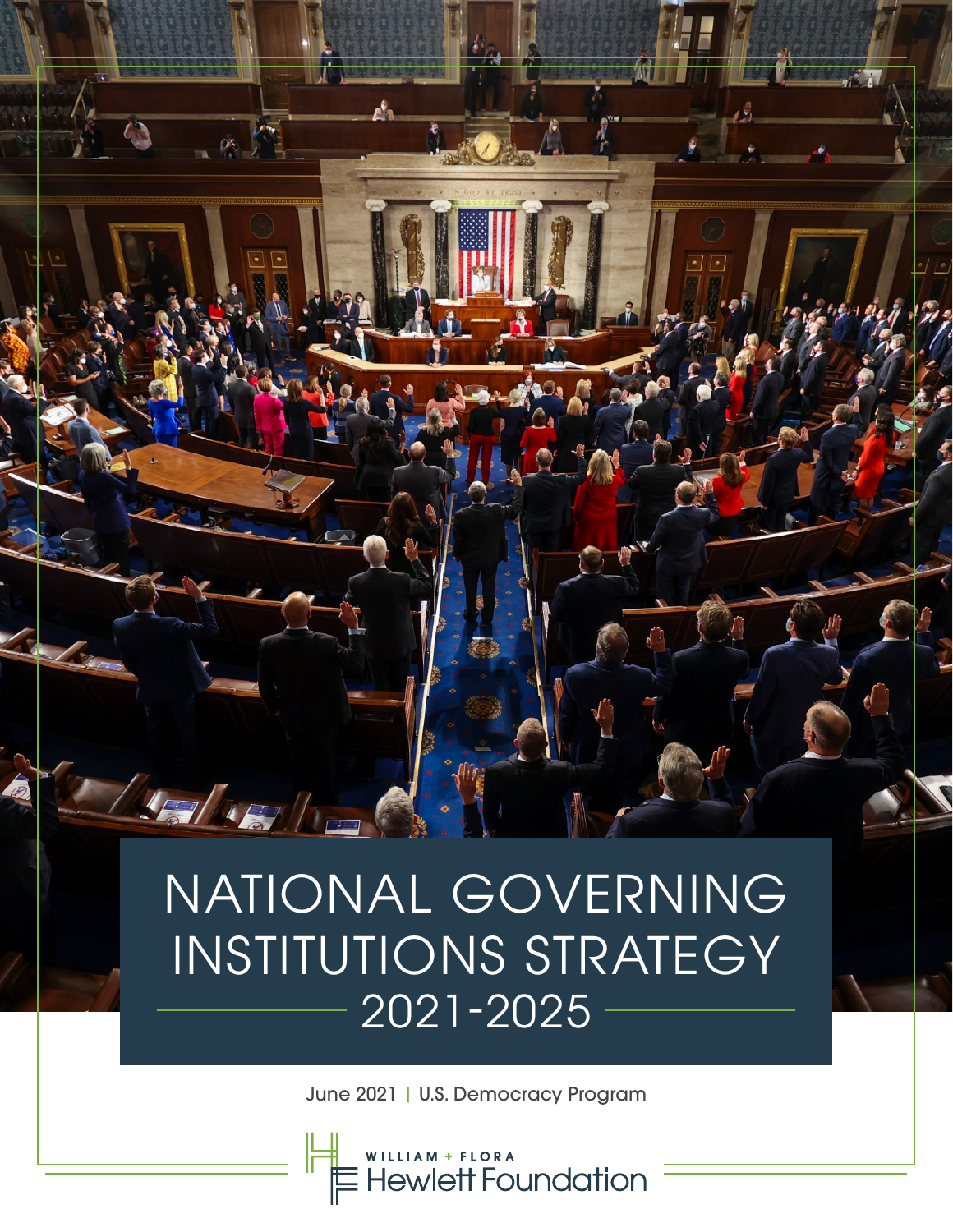*The William and Flora Hewlett Foundation is a nonpartisan, private charitable foundation that advances ideas and supports institutions to promote a better world. For more than 50 years, we have supported efforts to advance education for all, preserve the environment, support vibrant performing arts, strengthen Bay Area communities, make the philanthropy sector more effective, and foster gender equity and responsive governance around the world. Its newest program focuses on strengthening U.S. democracy. In addition, the foundation makes grants for special projects and initiatives that address timely and pressing problems, such as challenges related to cybersecurity, wealth inequality, and racial justice.*

*The Hewlett Foundation's U.S. Democracy Program makes grants to strengthen America's electoral processes and governing institutions. The program was founded in 2020 as a successor to Hewlett's Madison Initiative, an exploratory grantmaking effort first launched in 2014. The U.S. Democracy Program is nonpartisan. It supports nonprofit organizations across the ideological spectrum—academic researchers, advocacy groups, think tanks, and civic leadership organizations—who seek to understand and improve the political system so that elected representatives are better equipped to solve society's greatest problems and in turn, earn public trust and support.*

*These materials were prepared as part of the Hewlett Foundation's internal planning process and do not represent actions to be taken by Hewlett Foundation staff or by grantee staff at the Foundation's direction. Although some of the implementation markers, for instance, may reflect the passage of legislation (based on inputs from grantees and experts in the field), the Hewlett Foundation does not lobby or earmark its funds for prohibited lobbying activities, as defined in the federal tax laws. The foundation's funding for policy work is limited to permissible forms of support only, such as general operating support grants that grantees can allocate at their discretion, and project support grants for non-lobbying activities (e.g., public education and nonpartisan research).* 

Complementing this strategy is Hewlett's Trustworthy Elections Strategy 2021-2025 (June 2021, **[link](https://hewlett.org/wp-content/uploads/2021/06/Hewlett-Foundation-Trustworthy-Elections-Strategy.pdf)**)



This report is licensed under the Creative Commons Attribution 4.0 International License.

*(Cover image) Speaker of the House Nancy Pelosi (D-CA) swears in new members of congress during the first session of the 117th Congress in the House Chamber at the U.S. Capitol on January 03, 2021 in Washington, DC. (Photo by Tasos Katopodis/ Getty Images)*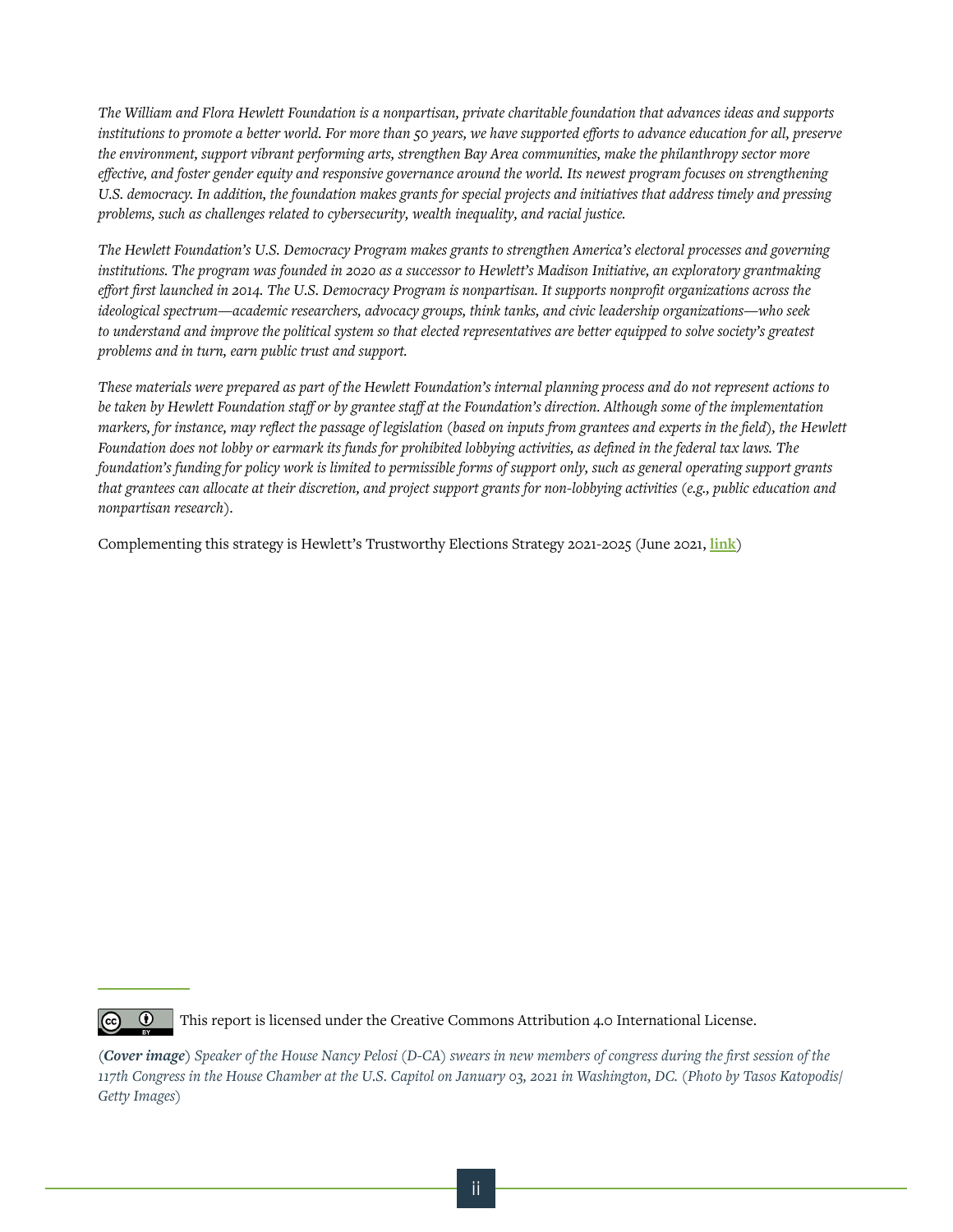## TABLE OF CONTENTS

| <b>Executive Summary</b>                                                                                                                                                                                                      | $\overline{2}$  |
|-------------------------------------------------------------------------------------------------------------------------------------------------------------------------------------------------------------------------------|-----------------|
| I. The Problems We Seek to Address                                                                                                                                                                                            | 3               |
| A. Polarization and the Institutional Decline of Congress                                                                                                                                                                     | $\mathbf{3}$    |
| B. Institutional Incapacity in the Executive Branch <b>Executive Branch Executive Branch Executive Branch Executive Branch Executive Branch Executive Branch Executive Branch  Executive Branch  Executive Branc</b>          | $5\overline{5}$ |
| II. Our Strategy to Strengthen National Governing Institutions                                                                                                                                                                | $\overline{7}$  |
| A. Substrategy for Strengthening the Executive Branch                                                                                                                                                                         |                 |
| B. Substrategy for Strengthening the Legislative Branch 34 and 2012 12 and 34 and 35 and 36 and 36 and 36 and 36 and 36 and 36 and 36 and 36 and 36 and 36 and 36 and 36 and 36 and 36 and 36 and 36 and 36 and 36 and 36 and |                 |
| III. How We Will Evaluate and Learn from our Work                                                                                                                                                                             | 11              |
| A. Planned Evaluations of our Grantmaking                                                                                                                                                                                     | 11              |
| <b>B. Learning Questions</b>                                                                                                                                                                                                  | 11              |
| <b>IV. Conclusion</b>                                                                                                                                                                                                         | 12              |
| Appendix: Looking Back at Our Efforts to Strengthen Congress, 2014-2020                                                                                                                                                       | 13              |
| A. Culture of Congress                                                                                                                                                                                                        | 13              |
| <b>B. Power of the Purse</b>                                                                                                                                                                                                  | 14              |
| C. Effective Oversight                                                                                                                                                                                                        | 14              |
| D. Congressional Capacity                                                                                                                                                                                                     | 15              |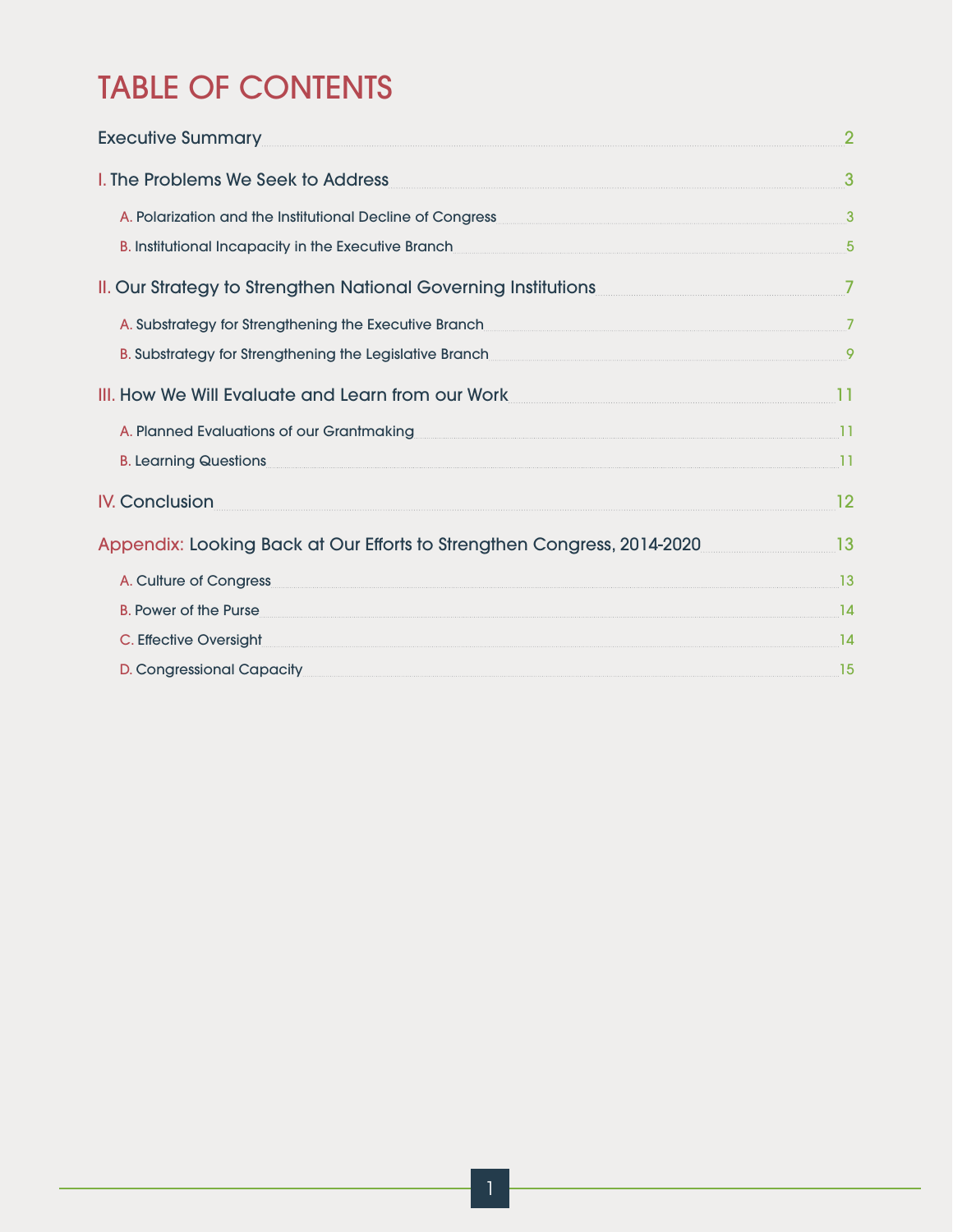### Executive Summary

Democracy in the United States is at a historical crossroads. The past decade — culminating in the first interruption in the nation's long-standing tradition of a peaceful transfer of power — has raised fundamental questions about the longterm viability of U.S. democracy. Perhaps the only silver lining in this stain on American history is that it has helped lead to a new awakening about the fragility of democracy, and the potential for philanthropy to play a worthwhile role in safeguarding and bolstering democracy's long-term health. At the Hewlett Foundation, which announced its own longterm commitment in this issue area in April 2020, we are grateful to see ourselves amid a broader array of democracysupporting donors. Many in philanthropy are focusing on a range of issues that form the "inputs" of democracy, such as voter rights, voter mobilization, and election reform; one of our own new strategies focuses on the area of trustworthy elections. However, we believe that it is just as essential to focus on the "throughputs" of democracy — that is, the work of national governing institutions that can make and administer laws and policies that respond to the needs and desires of people. Success on the "inputs" of democracy — the engagement and representation of all voters in free, fair, and legitimate elections — will not matter if, once the campaigning ends, *governing* itself fails.

This may, at first blush, seem dry or technocratic. But a democracy whose governing institutions cannot perform essential functions that earn the trust of its citizens — that not only cannot manage disasters but can barely manage even its quotidian responsibilities of budgeting and oversight — will not remain a democracy for long. In a vicious cycle, institutional failures go on to undermine public confidence and stoke apathy, which in turn leave the institutions and democracy itself on shakier ground, vulnerable to would-be tyrants and the mobs they incite. And unfortunately, today, our national government's legislative and executive branches are increasingly hard-pressed to fulfill their basic constitutional responsibilities, even as they must face a host of complex and thorny challenges — from the ongoing effects of the COVID-19 pandemic to accelerating climate change, continuing economic dislocations from globalization and automation, a profoundly uncertain international order, and an overwhelmed immigration system, to name just a few. The stakes are high if national governing institutions fail. Ultimately, as our governing institutions go, so goes the fate of our democracy. The health and basic serviceability of these institutions is, indeed, a precondition for a functioning democracy.

We believe, therefore, that philanthropy can and should help bolster the capacity of our national governing institutions to make and administer laws. It is the sort of consequential endeavor especially well-suited to philanthropy because the reform and revitalization of our national governing institutions requires thoughtful, sustained, nonpartisan work undertaken with a longer-term time-horizon and a high tolerance for risk and failure.

The discussion below outlines our strategy for strengthening our national governing institutions in the years ahead. The strategy builds on work we have done over the past seven years — initially as the foundation's Madison Initiative — to shore up Congress. But while that work is paying off in tangible ways, especially when it comes to improving the institution's capacity, a more functional legislative branch is insufficient for our country to meet the governance challenges that lie ahead. We also need a competent executive branch, capable of administering policies and responding to emergencies effectively. Toward this end, we are launching a new line of grantmaking to help revitalize the federal workforce by attracting new generations of Americans — demographically diverse, digitally native, and so far, slow to join government — to public service to help revitalize the civil service system.

The paper begins with a survey of the problems we seek to address. We then preview our refreshed strategy, outline the considerations that have informed it, and describe the grantmaking we are launching to improve the executive branch and will be continuing, stopping, and starting to bolster Congress. Finally, we share our plans for evaluating progress, learning, and correcting our course as we implement the strategy.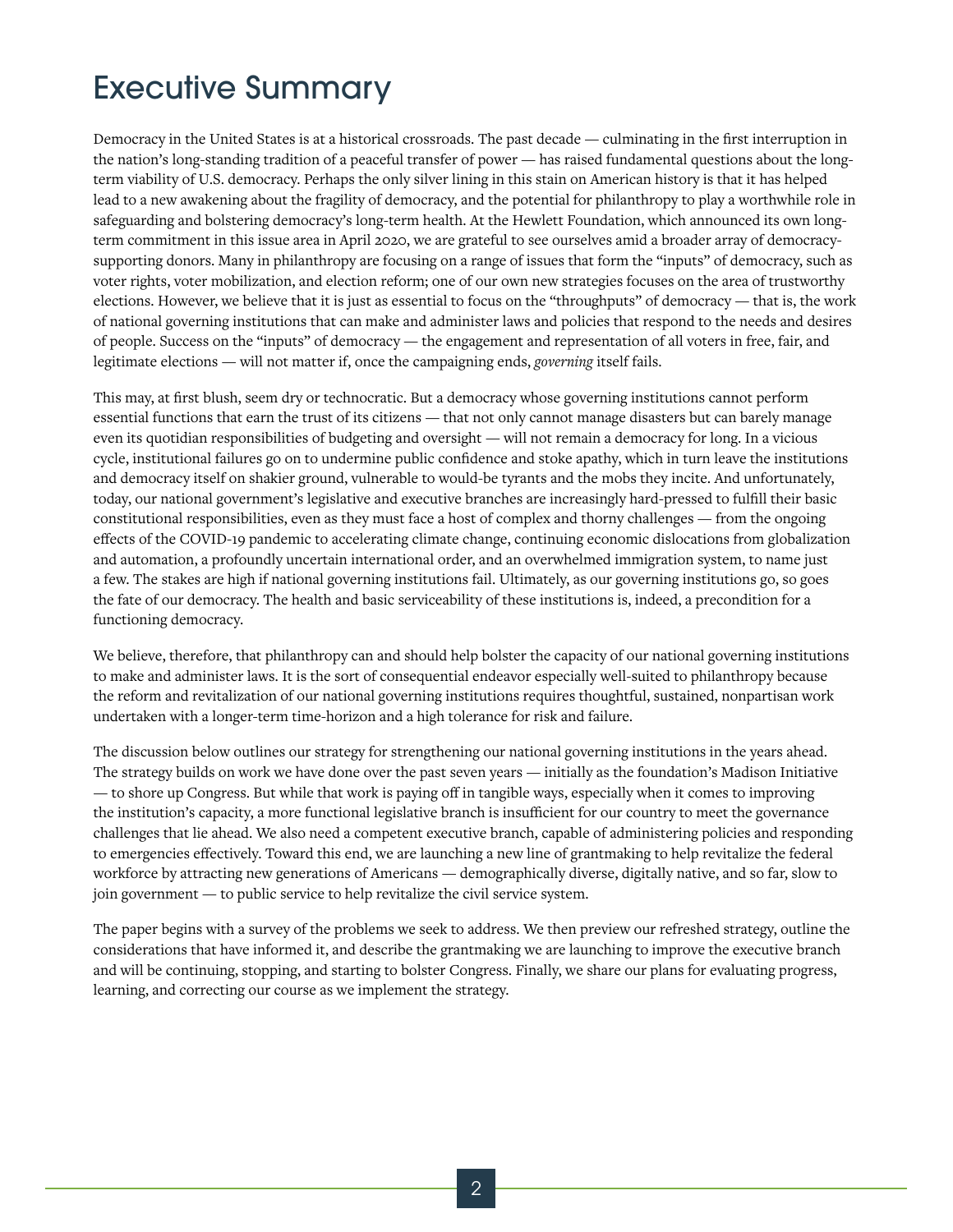### I. The Problems We Seek to Address

#### A. Polarization and the Institutional Decline of Congress

When the Hewlett Foundation commenced its work to strengthen U.S. democracy back in 2014, our primary focus was on a cluster of problems associated with political polarization and the widening ideological divide between Democrats and Republicans, including hyper-partisanship and gridlock. These problems had come to confound national political institutions, especially Congress, which struggled to legislate on a growing number of issues about which Americans were anxious and frustrated. Public confidence in what is ostensibly the people's branch had plummeted, further reducing legislators' ability to negotiate and compromise. The idea of a loyal opposition, perhaps the lynchpin of representative democracy, was falling by the wayside as each party came to think the worst of its rivals.

We believed that philanthropy could do something to help alleviate the problem of polarization. To test our hypothesis, we decided to focus on the keystone institution of Congress, where the problem of polarization was most clearly manifest and from which it was rapidly spreading to other parts of the political system. We set out to ascertain whether we could help create conditions in which Congress and its members could deliberate, negotiate, and compromise in ways that more Americans would support.

As the Madison Initiative initially developed, we zeroed in on four longer-run outcomes we sought to advance in our efforts to strengthen Congress:

- 1. Congress has a culture of bipartisan deliberation, negotiation, and compromise; a critical mass of members reflects this culture in how they work; and the institution has established norms, practices, and rules that support this behavior.
- 2. Congress has a functional budget process resulting in regular adoption of federal budget and appropriations legislation with reduced use of sequesters, continuing resolutions, government shutdowns, and debt ceiling crises to resolve budgetary disputes.
- 3. Congress conducts effective oversight in a bipartisan fashion, using the full suite of tools at its disposal to regularly monitor federal programs and agencies, support the checks and balances of our constitutional system, investigate abuses in the private sector to protect the public interest, and solicit the information it needs to draft and pass legislation.
- 4. Congress provides itself with the quantity, quality, and diversity of staff and expertise it needs to carry out its constitutional responsibilities and represent the American people effectively.

To be clear, in specifying these outcomes, we recognized that they would take years to achieve. At the same time, we wanted to define what success would ultimately look like for this work so we could focus our grantmaking and track and evaluate progress toward these ends. In the spirit of transparency, in an appendix below we review the progress (or lack thereof) in realizing these outcomes in more detail, with links to several third-party evaluations we have commissioned to assess it.

With respect to general institutional developments and trends since 2014, we should begin by stating the obvious. Polarization remains as serious a problem as ever in Congress. If anything, the hyper-partisanship and gridlock in Congress have gotten worse in the intervening years. Congress still finds it exceedingly challenging to act collectively across party lines. The ongoing contest for control of Congress in which each election finds one or both houses up for grabs gives both parties incentives to confront rather than collaborate to get things done. In a recent nadir, the attack on the counting of electoral votes in the Capitol on January 6, 2021, in the aftermath of which 147 G.O.P. legislators still voted in support of President Trump's baseless efforts to overturn the election results, has further rendered the fabric of congressional civility and tolerance. Even that nadir, as severe as it was, may have been superseded by the subsequent inability of Congress even to agree to investigate the Capitol riot.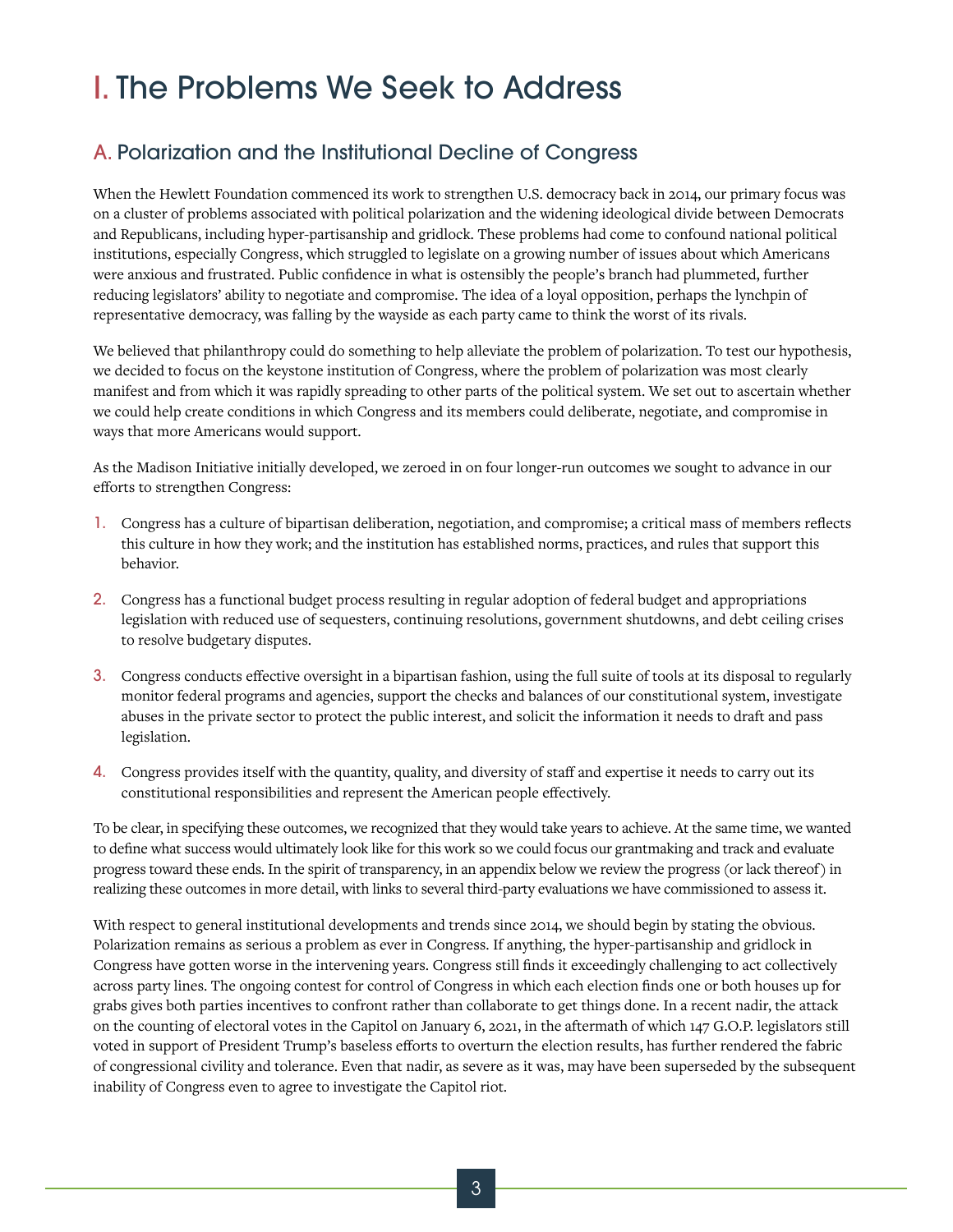At the same time, our core belief in the ongoing need for and possibility of better deliberation, negotiation, and compromise across the aisle in Congress has held up. Political scientists James Curry and Frances Lee have confirmed several salient facts that tend to get lost in media and scholarly discussions of polarization and the apparent demise of bipartisanship on Capitol Hill. Their research, which we helped underwrite, has identified considerable continuity in how Congress operates. They summarized their key findings for us in a grant report as follows:

Congressional majority parties fail to enact party agenda priorities for the same reasons as in the past. Both intra-party disagreements that disrupt the abilities of majorities to unify behind party proposals, and obstructionist tactics from the minority party, have and continue to play a role in majority party failures on agenda items. Neither reason for failure has become more or less common over time. Congressional majority parties succeed on agenda items in the same manner as in the past. Largely, they either seek broadly supported, bipartisan proposals, or work across the aisle to come to bipartisan compromises. Cases of the majority party steamrolling the minority party and passing laws over persistent opposition are rare and have not become more common in recent years. While Congress has adopted more unorthodox and centralized legislative processes to achieve lawmaking successes, these new processes have yielded the same bipartisan outcomes as traditional processes did in the past. Unorthodox legislative tactics are best thought of as a different means to achieving the same ultimate legislative ends.<sup>1</sup>

In sum, most bills enacted into law continue to have the support of bipartisan majorities in both houses of Congress. There is no escaping the need for deliberation, negotiation, and compromise in Congress, both within and between parties. This is not because legislators are naturally inclined to these behaviors but because the difficulty of national legislation in a diverse and disputatious country demands it. That is by far the prevailing way that promising ideas survive the institutional gauntlet and become law.

And notwithstanding the media's focus on conflict and polarization, surveying the legislative track record of all recent Congresses demonstrates that each passed several pieces of landmark legislation and that most of these bills enjoyed substantial bipartisan support. The party-line voting on the Tax Cuts and Jobs Act of 2017 and the American Rescue Plan Act of 2021 continues to be the exception, not the rule, for bills that become law.

Consider the recently completed 116<sup>th</sup> Congress, which met during the last two years of Donald Trump's presidency. It was marked by intense partisanship, especially during President Trump's first impeachment and trial and the run-up to the bitterly fought 2020 election. Nevertheless, the 116<sup>th</sup> Congress passed the annual National Defense Authorization Act both years, as it has for the past 60 years, with bipartisan support, even overriding President Trump's veto the second time around. The 116<sup>th</sup> Congress also passed sweeping public lands legislation that was years in the making and approved the revised North American Free Trade Agreement. Most significantly, during the COVID-19 pandemic in 2020, the 116th Congress passed five major emergency bills that appropriated more than \$3 trillion in response to the crisis, all with overwhelming bipartisan support.

These patterns and trends have affirmed our core assumption about how Congress functions. We have gotten plenty of critical feedback over the years that we are overly optimistic, if not on a fool's errand, in working to support bipartisan deliberation, negotiation, and compromise in Congress. For our part, what we see is a deep disconnect between the giveand-take that inherently occurs in the institution's functioning and the deeply partisan rhetoric that tends to surround it.

Over the past several years, we have also observed positive institutional developments, often happening quietly, inside Congress. Considerable forward motion has come via the House Select Committee on the Modernization of Congress — created in January 2019, at the outset of the  $116<sup>th</sup>$  Congress, on an overwhelming bipartisan vote of 418-12. The Select Committee, which consists of six members from each party, has developed and reported out consensus bipartisan recommendations for 97 proposals to improve how the House functions, e.g., how it orients and supports new members, hires and trains staff, uses and secures technology, and makes data and information about its work available to the public. At the end of the 116<sup>th</sup> Congress, the House reauthorized the Select Committee for another two years, and many of its reform recommendations were adopted in the House rules package in January 2021.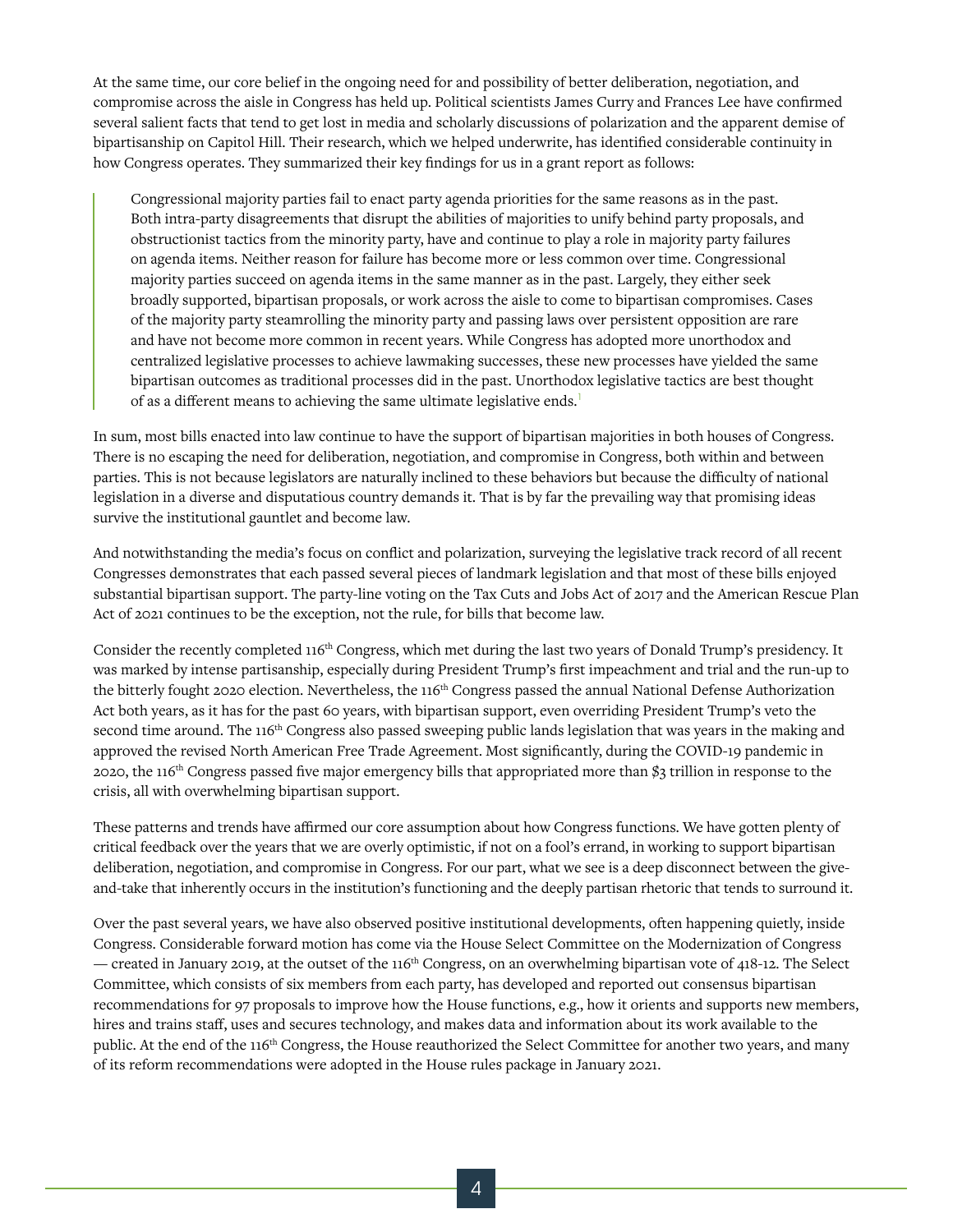The COVID-19 pandemic pushed Congress to take some radical steps to keep itself operating, such as holding remote committee hearings and collecting digital signatures from legislators. The House of Representatives went even further during the pandemic, allowing electronic filing of bills, amendments, co-sponsorships, Congressional Record statements, and other technology-based advances that had been stalled for years.

These positive internal developments have been paralleled and actively supported by a promising external development in civil society, namely, the emergence of a large, robust, well-resourced, well-led network of grantees of the foundation who are able to self-organize and collaborate productively. We have underwritten and helped foster this network over the past seven years in close collaboration with our funding partners at the Democracy Fund. In some instances, we funded the continuation and/or expansion of work already underway to strengthen Congress at think tanks and advocacy groups. In other instances, we supported the launch of new programs and activities working toward these ends at existing organizations. In still others, we provided the equivalent of philanthropic venture capital to support the launch and scaling of promising new organizations dedicated to improving how Congress operates.

In our theory of change, we know we are heading in the right direction in building up a field when our grantees join forces and collaborate on their own initiative, making the whole greater than the sum of the parts. A subsequent success indicator is when legislators working for change inside Congress actively engage with grantees we support — picking up on and using their ideas and proposals, inviting grantee leaders to testify at hearings, and speaking at grantee events. This indicates that our grantees are shaping their work in ways that are relevant and responsive to reformers in Congress. The third and final indicator is that all this activity is contributing to concrete improvements inside Congress.

The ways in which our grantees have rallied to inform, support, and help the House Select Committee since its inception and Congress as a whole during the COVID-19 pandemic are examples of our theory of change in action. Throughout its existence, the Select Committee's leaders and members have relied on our grantees as they developed their proposals for change. Our grantees have facilitated the Committee's retreats, served on its staff, testified at its hearings, and continue to beat the drum for its work. Likewise, during the pandemic our grantees have helped set the pace and illuminate the path forward for reform-minded members inside Congress. We want to build on and increase this momentum with our refreshed strategy in the years ahead.

#### B. Institutional Incapacity in the Executive Branch

But even if, over time, we succeed in our efforts to rectify Congress, it will not be enough. The COVID-19 pandemic laid bare, in a way that cannot be minimized or denied, the chronic incapacity of the executive branch of the federal government to respond to pressing national challenges. Much of the blame in this instance could be attributed to maladministration in the White House. Still, the pandemic also highlighted deeper, more fundamental weaknesses within the federal bureaucracy — e.g., the C.D.C.'s botched development and rollout of a test for the disease at the outset of the pandemic, the F.D.A.'s overly stringent and burdensome initial requirements for confirming positive tests, and the muddled communications from both agencies throughout the pandemic. When we fail to invest in and develop administrative competence, we do not have it when the country needs it. We observe the same dynamics and lack of governing capacity on many other complex and controversial issues, like climate change and immigration.

The people most affected by government failure are usually in the marginalized groups that already bear the burdens of disparities in our society, as is demonstrated not only by the 2020 COVID-19 pandemic, but also by the disastrous responses to Hurricane Maria in Puerto Rico; contaminated water in Flint, Michigan; the botched rollout of healthcare. gov; the Deepwater Horizon oil spill; and Hurricane Katrina, among other government failures. This is one of the primary reasons we are approaching the breakdown in government capacity with a sense of urgency.

In recent decades, ideological opposition to "the era of big government" fostered bipartisan neglect, underfunding, and disinvestment; hollowed out expertise through outsourcing to consultants; demoralized career staff; tarnished the luster of their public service; and failed to update and upgrade the technology, processes, and management of the federal government. When President Trump sought to "deconstruct the administrative state" by appointing administrators hostile to the mission and staffs of the agencies they headed up, and endlessly attacking the civil servants and agency leaders in the executive branch he led, he was battering what had already been rendered a rusty shell of a governing apparatus.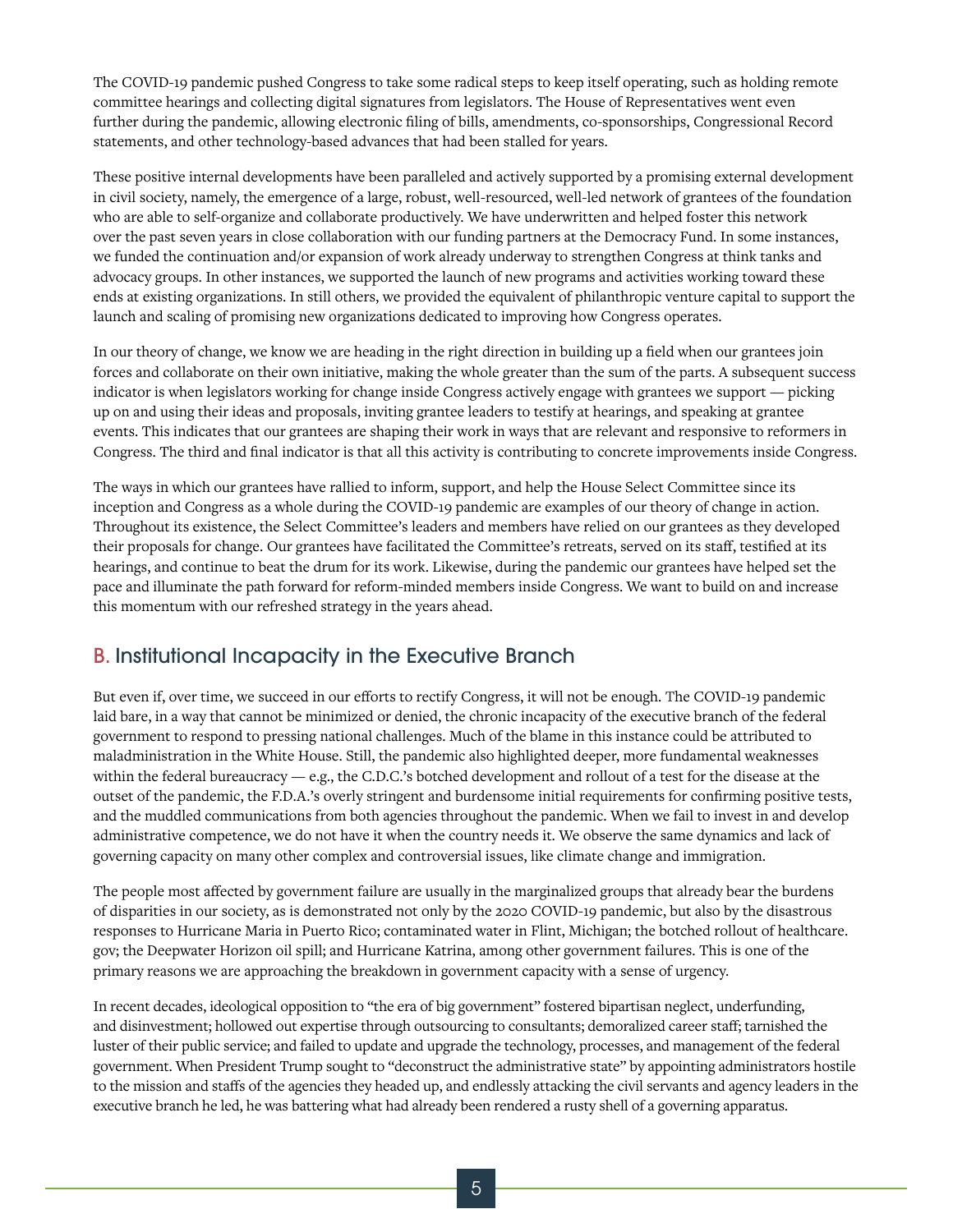In the summer of 2020, we asked ourselves: Alongside our work to strengthen the legislative branch, could we do something to help address these fundamental shortcomings in how our executive branch functions? If so, would the opportunities for impact be sufficient to warrant repurposing some resources from our work in Congress to focus on strengthening the executive branch?

The change in administrations after the 2020 election increased the urgency of these questions in our minds. It opens a window for rebuilding and revitalizing the executive branch. This has pushed us to consider where our resources could potentially have the most impact.

We subsequently explored a few different options for where we might focus. Several grantees worked closely with the Biden transition working groups on restoring and repairing the norms, processes, ethics rules, and policies that underpin competent administration. This work is essential, and over the past four years our grantees have engaged in fruitful efforts to specify the changes needed. But now, the path forward depends on decisions in the administration and Congress about whether and how to go forward with these reform efforts. Given the fraught inter-branch and interparty dynamics, grantee organizations are not in a strong position to influence those inherently political decisions.

We also considered supporting organizations working on deeper rebuilding in particular agencies and departments that were hardest hit in the previous administration, e.g., the E.P.A., State Department, or Department of Justice. But we recognized that the Biden administration was already responding to this imperative. It is stocking the agencies with experienced leaders and appointees whose careers have been dedicated to the missions of the agencies in which they now serve and lead, and there is little that new funding from us could add to this short-term imperative.

The more we reflected on the situation and solicited input from partners, grantees, and advisors, the more we concluded that the best use for the long-term funding we could offer in this area would be to help solve a looming set of problems that cut across the federal workforce. Consider this passage from the recent congressional testimony of one of our grantees, Max Stier, C.E.O. of the Partnership for Public Service, on the full sweep of the issues needing resolution. It is worth quoting at length:

The disincentives for talented people to join federal service are significant. The private and nonprofit sectors have more agile hiring and talent management systems, the political crosscurrents are strong, and many federal employees have been maligned as members of a "deep state." This is unfair and wrong. Public servants – be they surgeons at the V.A., national park rangers, F.B.I. agents, social workers, astronauts, cybersecurity specialists, T.S.A. officers or diplomats – are not the enemy; they are incredibly smart, dedicated people working to serve your constituents. They deserve our respect, and they deserve to work in a modern system that makes good use of their talents, provides them with updated technology to do their jobs and allows them to work collaboratively to solve problems.

To revitalize the workforce, the administration and Congress must both repair recent damage to the federal workforce and address long-standing problems. Key data points signal the need for attention to the workforce. These trends are not new but will be harder to fix the longer we wait: Just 6.8% of full-time federal workers are under the age of 30. By comparison, almost 20% of the employed U.S. labor force in 2020 was under age 30. In the federal I.T. workforce, more than 19 times more employees are over 50 than under 30. On the other end of the spectrum, of the full-time employees on board as of the beginning of fiscal year 2019, 25% will be eligible to retire by the end of 2021; 35.5% will be eligible to retire by the end of 2024.

This situation is precisely the kind of longer-term, complex, and thorny problem that we believe our U.S. Democracy Program is uniquely situated to help address. Rather than trying to address every discrete area of failure, we are presuming that a younger and thus more demographically diverse and digitally native workforce will lead to a higher functioning executive branch, which will in turn be better able to administer policies, deliver services, and respond to emergencies across the board.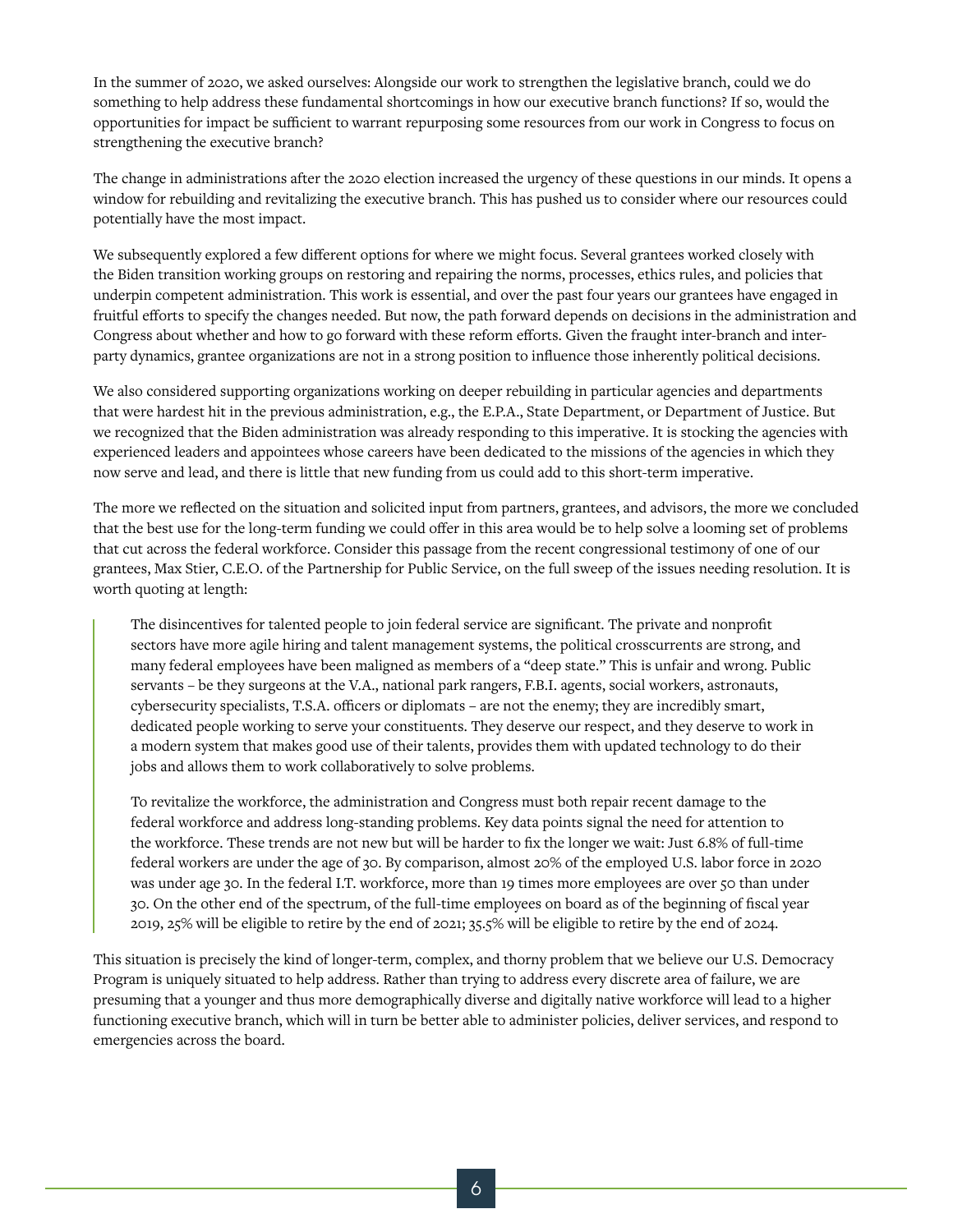### II. Our Strategy to Strengthen National Governing **Institutions**

We turn now to how we plan to adapt and focus our strategy to bolster the institutional capacity of not only the legislative branch but also the executive branch of the U.S. government.

In the most significant change in our strategy, we will launch a new line of grantmaking to revitalize the federal workforce. We believe it is essential to inspire rising generations of Americans to serve, given the energy, diverse perspectives, and tech savvy they will bring with them into government. To help make this happen, we recognize the need to reform an increasingly outdated civil service system that tends to turn young people away from starting their careers in the federal government.

We also plan to expand the capacity-building work that continues to gain momentum in Congress. To support it, we are underwriting a substantial new effort, the Alliance for Congress, that seeks to change the public narrative and understandings of the institution — and thereby support constructive changes within it.

The overall goal of our strategy is to ensure the legislative and executive branches of the federal government have the high-quality and diverse workforce, technological sophistication, expertise, and funding needed to fulfill their responsibilities in the 21st Century and earn the confidence of the American people.

We have identified four new outcomes representing clear and specific changes we hope to see over the next three to five years in furtherance of our goal. They include the following:

- 1. A larger and more diverse pool of talented young people seek to work in the federal government.
- 2. There is a growing consensus among federal policymakers on the need for civil service reform and the principles and goals that should guide it.
- 3. Members of Congress increasingly take responsibility for the health of their institution and adopt reforms to modernize both the House and Senate.
- 4. Congress and the executive branch have increased funding in their internal expertise, leadership, and technology to improve the functioning of government.

We decided what lines of grantmaking to continue, wind down, and start up based on a range of considerations. These included the opportunities and barriers for each over the next three to five years based on the outcome of the 2020 elections; the constraints of our staffing and budget; what lines of work would amount to the highest and best use of these scarce resources; and potential synergies (or lack thereof) across different potential combinations of work. In the remainder of this section, we map out the considerations that led to these strategic shifts and preview the approaches and theories of change we will be pursuing in our respective substrategies. We begin with the new work we have planned in the executive branch.

#### A. Substrategy for Strengthening the Executive Branch

Because of the scale of the government, the heterogeneity among agencies, and the limited budget and bandwidth of the foundation's Democracy Program, this substrategy must choose its points of leverage carefully. We plan two related lines of grantmaking: 1) revitalizing the federal workforce and 2) reforming the civil service system to facilitate this transformation. Before describing how we will begin pursuing these outcomes, we should state the key assumptions underpinning our emergent theory of change.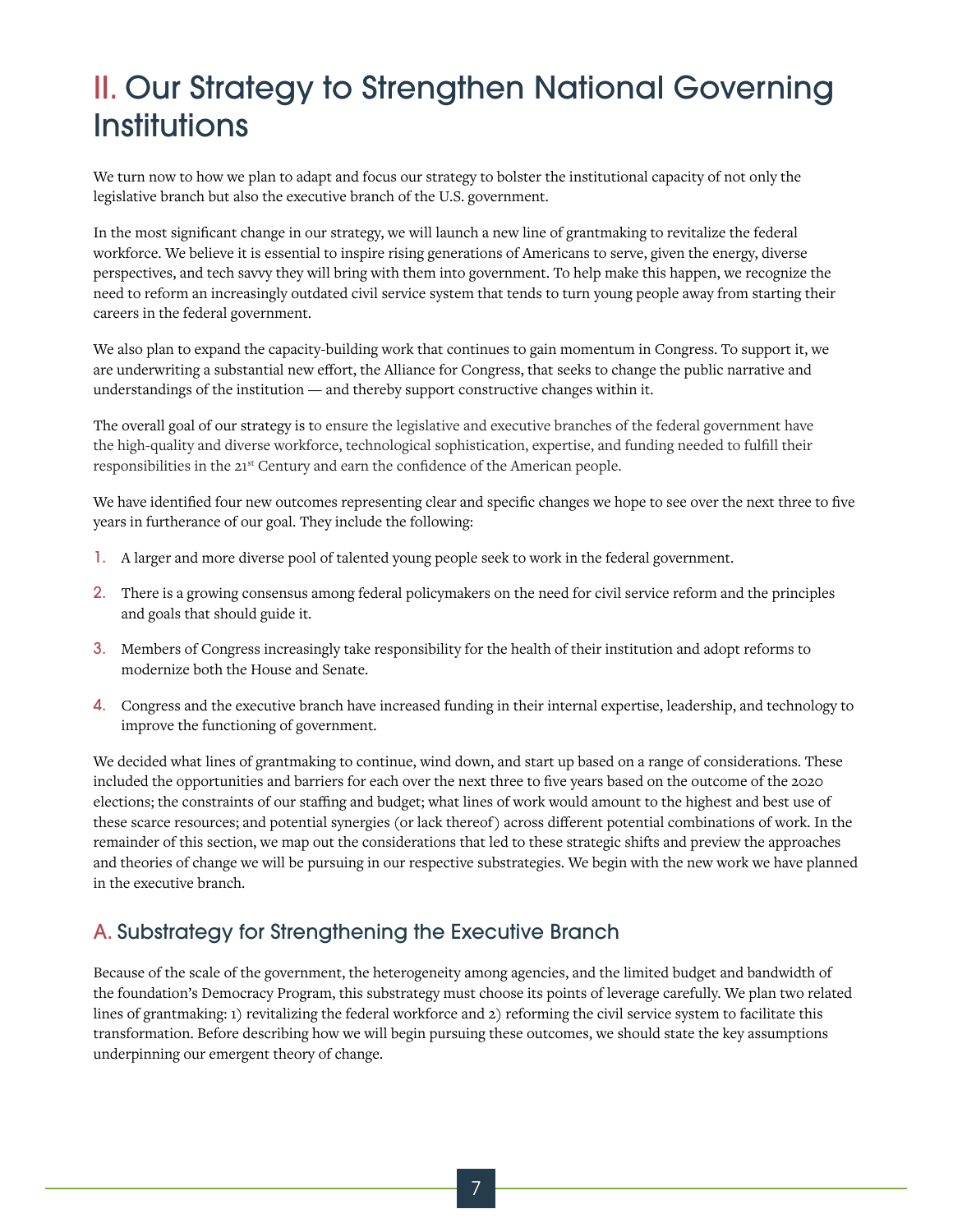Our executive branch strategy is based on several assumptions about the nature of the opportunity. First, the Biden administration is eager to rebuild the capacity of the executive branch (even if it has many competing demands on its leaders). Second, an opportunity is emerging for government to appeal to the desire of millennial and Gen Z Americans for careers that offer purpose and impact, job security, and a workplace that is diverse and comfortable with technology. Third, the generational shift in the electorate and talent pool points to increasing support for seeing government as a potential solution to problems rather than as the source of them. Fourth, focusing our strategy on the rising generations of civil servants has the additional benefit of lifting up opportunities to enhance diversity, equity, and inclusion in government given the demographic composition of these generations. Finally, a coalition for systemic reform will need to include organizations offering diverse perspectives that speak to the generations we are targeting.

Our strategy also rests on some assumptions about the nature of the problem. First and foremost, the "people problem" is the key one: Public administration experts, when asked what is most needed to strengthen the capacity of the federal government, place people-related issues at the top of the list. Second, "the big lobotomy" associated with outsourcing needs correction by bringing knowledge, expertise, and technological know-how back inside government. Third, an aging workforce, many of whom postponed retirement, is out of touch with the needs of the future. Fourth, the present civil service system is a demonstrable barrier to timely talent acquisition or replacement. Its antiquated technology, outdated approach to human resources and professional development, and 20<sup>th</sup>-century workplace design and culture are unappealing to younger generations. The system of hiring is so slow (18 months on average) and so poorly understood that many candidates just give up and go elsewhere. For certain careers, especially in information technology, the pay scale is too low and has too little flexibility to be attractive. There are significant barriers to inclusion of diverse employees and perspectives in the upper ranks of the civil service, and they must be identified and removed to attract and retain the next generation of talent.

The first line of grantmaking will thus focus on recruiting, retaining, and developing employees for careers in government. The federal government is the largest employer in the U.S., and it requires top-quality talent in every sphere. It needs the skills and talent of the younger generations, but it will fail to attract them unless it becomes an appealing work environment for the 21<sup>st</sup> Century. Millennials, Gen Z, and those who follow are digital natives who value diverse perspectives in the workplace and will bring much-needed energy and forward-looking ideas to a too-oftensclerotic employer. However, more needs to be known about what it will take to move them into long-term federal service. The first year of grantmaking will seed learning to guide future funding.

The initial steps in this portfolio will thus be research grants to learn more about the intersection of young workers' aspirations and talents and federal jobs. The research will explore questions such as: What characteristics do young workers (across the spectrum, from high school graduates to postgraduate degree holders) seek in employment? What are their perceptions of government as an employer? What misconceptions do they hold? What needs to change in government to attract them? Given the pressing need for next-generation civil servants with expertise in information technology, cybersecurity, and national security, we will be especially attuned to their aspirations and viewpoints. Armed with these results beginning in 2022, we will update our strategy, identifying the best points of leverage and intervention.

The second line of grantmaking will begin laying the groundwork for an overhaul of the Civil Service Reform Act of 1978 that would modernize executive agencies' structure, systems, and employment practices.<sup>2</sup> This would require legislation, not just executive action. Many proposals exist for updating the government as a workplace, most recently the [2020 report](https://inspire2serve.gov/reports) of the National Commission on Military, National, and Public Service. But Congress has not acted.

An initial project grant will assess prospects for an overhaul of the outdated civil service laws and regulations. The partners leading this project will include, from inception, organizations representing diverse perspectives across the political and demographic spectrum. The project will address questions such as: What would a broad, bipartisan consensus on restructuring the civil service look like? Who would be advocates, and where are the obstacles/opponents? Can an influential coalition of advocates for a civil service reform agenda be established? What are the prospects for success? What level of investment will be needed over the next three to five years? With answers to these questions, we will update the strategy, deciding whether and how to proceed. To accelerate our learning in the meantime, we may also provide general operating support to one or two nonprofits engaged with education and advocacy on the National Commission's report.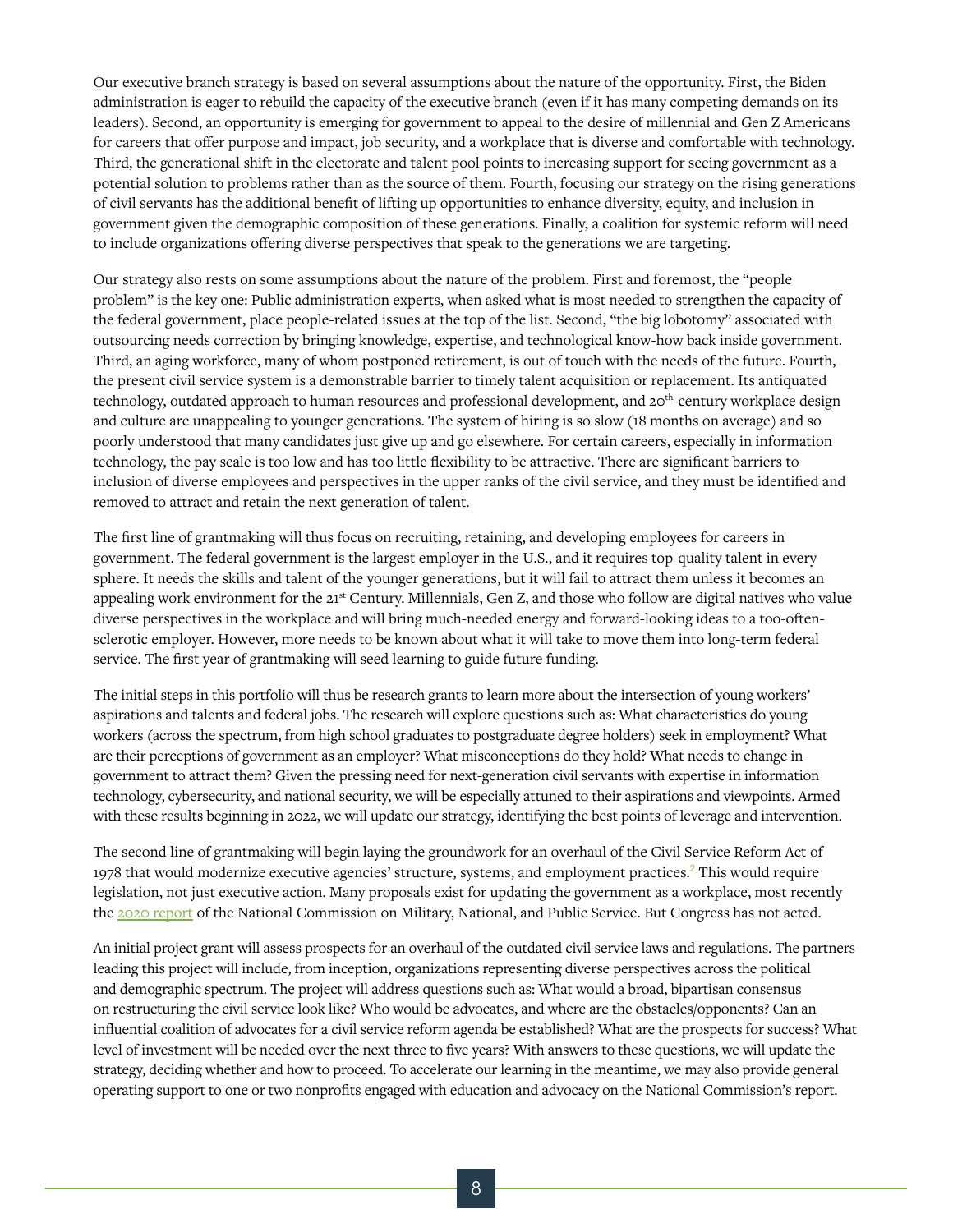Across both lines of grantmaking, we envision setting up a cycle of testing and learning for the first 18 months, experimenting with pilot projects and new grantees to bring in new approaches and perspectives, and cocreating long-term opportunities for greater leverage than we can define now. Instrumental to this approach will be rounding out the range of grantee and funder partnerships we will need to be successful. This will also be a priority for the first one to two years of this work. While there is currently a cohort of several capable nonprofits who collaborate on these executive branch issues, we anticipate needing to bring in new grantees with specialized expertise and a greater diversity of perspectives to round out the portfolio.

We also will need to expand the number of funders willing to invest in executive branch capacity. We are considering whether and how we might use the foundation's standing in philanthropy to invite and encourage other funders to support national governing institutions generally, recognizing that some may focus on executive or legislative branch opportunities as their present strategies allow.

#### B. Substrategy for Strengthening the Legislative Branch

With respect to our ongoing work related to Congress, we have to begin by acknowledging that the narrow Democratic majority in the House and the razor-thin Democratic majority in the Senate (courtesy of Vice President Kamala Harris as the tiebreaker in the  $117<sup>th</sup>$  Congress) means that the next four years will see intense partisanship, polarization, and contestation for control of both chambers in the 2022 and 2024 elections. These factors are interrelated. We know that when both parties believe they have a legitimate shot at gaining or keeping control of one or both houses of Congress in the next election, their incentives are not to negotiate and compromise but rather to confront and embarrass the other side. We do not presume that any action our partners or grantees can take will materially change these divisive political dynamics. We need to plan adaptations for our strategy that will hold up in the face of them.

In addition, to free up resources to support the new executive branch work we have planned, we will need to wind down some lines of grantmaking to strengthen Congress, even though they remain worthy undertakings. In considering what we might trim back in order to launch new efforts, for example, we considered that there would be a limited likelihood of progress in the short term for budget and appropriations process reform. The core set of reform proposals have been developed and vetted, but broader will to act in both chambers has not yet been forthcoming, despite glimmers of interest in the Select Committee on the Modernization of Congress. We plan to keep supporting the organizations working on this reform effort, including the budget experts, think-tankers, and practitioners involved in the national budgeting roundtable.

We also have decided to suspend the targeted funding we have provided over the years to improve the culture of Congress by fostering networks and relationship-building across the aisle. We continue to think bipartisan relationships are essential for a functional Congress, and many of our grantees continue to emphasize bipartisan collaboration to make their work effective. But given our limited resources and other opportunities we have to help improve how Congress operates, we are shifting this funding to new priorities. To support grantees who will continue working toward this goal, we are making one last round of transitional grants to give them time to find new sources of funding.

Considering the momentum behind it on Capitol Hill, we will continue to support institutional competence and capacity building in Congress. We will do this in part by underwriting staff training in oversight, legislative negotiation, constituent communications, and other fundamental processes. Over the next four years, this work will include increased emphasis on technology and modernization, applying lessons learned during the pandemic to spur more rapid adoption. We will also augment our investments in diverse pipelines and networks of congressional staff, as well as research on and advocacy to improve senior staff demographics. We will underwrite work on the continuity of government, including congressional leadership and operations, a festering problem brought to light most recently by the January 6 attack. Finally, we provide support for a cohort of grantees with Senate experience to more actively educate and advocate for modernization, rules, processes, and technology the Senate needs to fulfill its responsibilities in the post-COVID, 21<sup>st</sup>-century world. Our grantees have to date focused heavily on the House of Representatives, with encouraging results, but now is the time to test prospects for change in the Senate and learn how to achieve results in this very different chamber.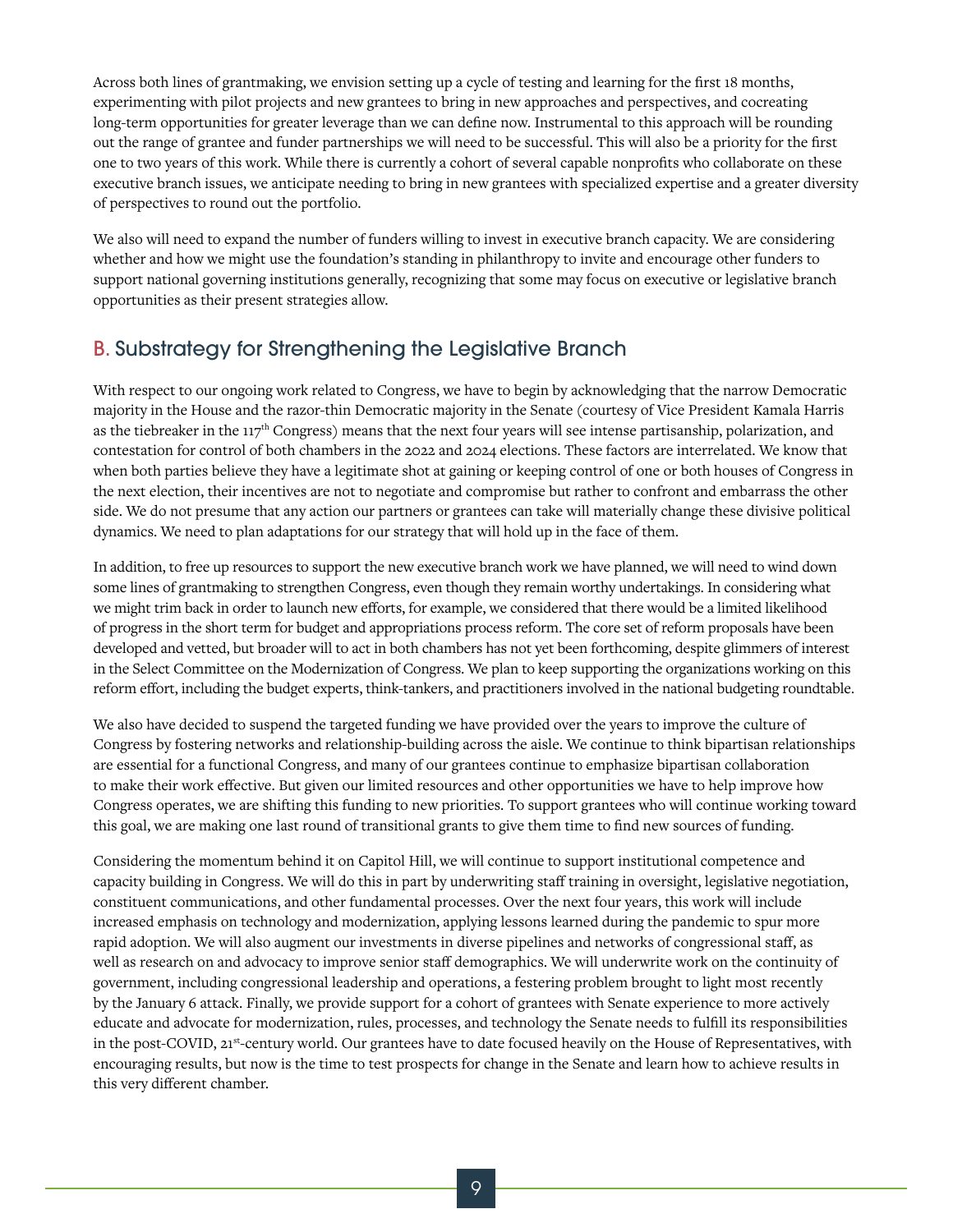The congressional capacity portfolio is relatively mature, with crosscutting work by a core group of anchor grantees and small clusters of grantees organized around specific issues. Collectively, they are working to maintain momentum in the House and help build support in the Senate to modernize and bolster the capacity of Congress in such areas as science and technology, diversity and inclusion, oversight, and more. In large part because of convenings and cross-fertilization of these organizations by the Hewlett Foundation and the Democracy Fund over the last seven years, the grantees are now well networked and collaborative, rather than solo actors and competitors, which was too often the case before. As new organizations form or new opportunities for impact arise, we will selectively add new groups to the portfolio.

We will also be providing substantial funding to launch a major new project at the Partnership for Public Service called the Alliance for Congress, to fill a communications and public education void we have increasingly felt over the past seven years. The purpose of the Alliance will be to change the narrative about Congress and rally public support for it — and for legislators seeking to invest in and reform the institution. The Alliance will build on Partnership's work to help create a more responsive and innovative federal government and to strengthen federal leadership at all levels. The Alliance will work with allied organizations, most of whom are grantees, to promote public service and effective government and help Congress become a healthier and more capable institution that tackles big issues and better serves people from all backgrounds.

We cannot conclude the discussion of our efforts to strengthen Congress without touching on a critical success factor, namely, attracting and engaging additional co-funders to support this work. Support for legislative branch capacity building has always been a very narrow slice — less than 5 percent — of aggregate foundation funding for U.S. democracy. The majority of funding to support such efforts in Congress has come from the Hewlett Foundation and the Democracy Fund over the past seven years. If we cannot broaden the set of funders working toward this end, we will be hard-pressed to realize the goals and outcomes we seek. Accordingly, we plan to adopt a more concerted effort of outreach and engagement, both with other democracy funders and with funders focused on specific policy domains, to find points of commonality and opportunities for impact regarding investing in this area.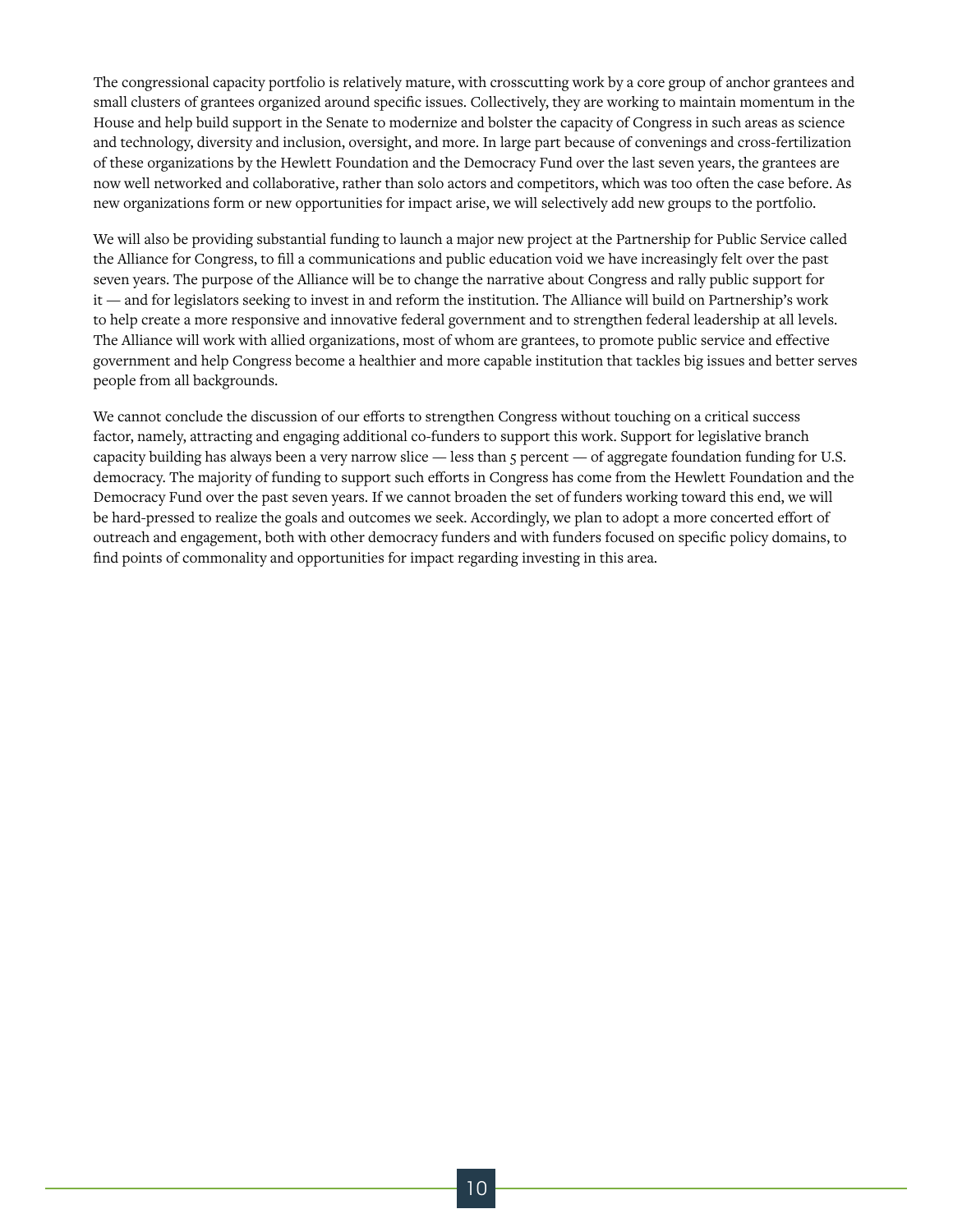## III. How We Will Evaluate and Learn from our Work

In this final section, we convey the evaluation plans and learning questions we will use to assess our progress and learn as we implement the strategy outlined above. We are not presuming that we have all the aspects of our strategy right and success is assured. We know we have not and that we will encounter challenges, new information, failed assumptions, and unforeseen developments that will require us to change course. By specifying how we will evaluate our results and learn along the way, we will be better positioned to learn and realize when we need to adapt our plans.

#### A. Planned Evaluations of our Grantmaking.

We have two evaluations of this work planned in 2021. The first evaluation is a developmental evaluation of our efforts to advance diversity, equity, and inclusion within our grantee portfolios and the broader democracy field. The scope of this evaluation is not limited to our work to strengthen national governing institutions but spans our entire program. We expect that this effort will help us identify and realize opportunities to improve our grant practices and strategies. We will share a public report from this evaluation when it is completed.

In the second evaluation, we will be joining in the learning process for Democracy Fund's comprehensive evaluation of our shared cohort of grantees focused on congressional capacity building. Given our close working relationship with the Democracy Fund, the virtually complete overlap in our grantee portfolio in this area, and our lean staffing model, we decided to learn from the evaluation they commissioned rather than undertaking our own separately. We are working together to develop learning questions and the framework for this evaluation. The findings and learnings from this evaluation will undoubtedly lead to some fine-tuning in the focus and approach of our efforts to build congressional capacity.

Approximately 18 months into the implementation of the new executive branch strategy, in the second half of 2022, we anticipate the need and opportunity to take stock of what we have learned, reset our assumptions, and spell out our proposed approach and theory of change in more detail. Whether we will use an outside evaluator to support this review will be determined by the incoming program director and program officer.

Further out, we expect that in 2024, in the final year of the current strategy, the U.S. Democracy Program would commission evaluations of both substrategies and commence a refresh process that would be completed in the first part of 2025, after the current strategy has run its course.

#### B. Learning Questions

In the meantime, we have developed several learning questions to guide our reflections and learning during the first 18 months of implementing our revised strategy. These questions include the following:

- 1. What will it take to recruit, retain, and promote rising generations of Americans to serve in the federal government?
- 2. How can we build a consensus behind solutions to address long-term challenges in the civil service system?
- 3. What will it take to achieve more equitable rates of retention and advancement for people of color and women in the career civil service? Are there particular leverage points where philanthropy can make a difference?
- 4. How can we ensure that organizations serving diverse populations are included and positioned to be a significant part of the governing institutions field?
- 5. What would it take for the Senate to engage in bipartisan modernization efforts that would improve the capacity of the chamber to carry out its core functions?
- 6. What does it take to coalesce a field of funders around strengthening national governing institutions? Why are funders interested (or not) in investing in this?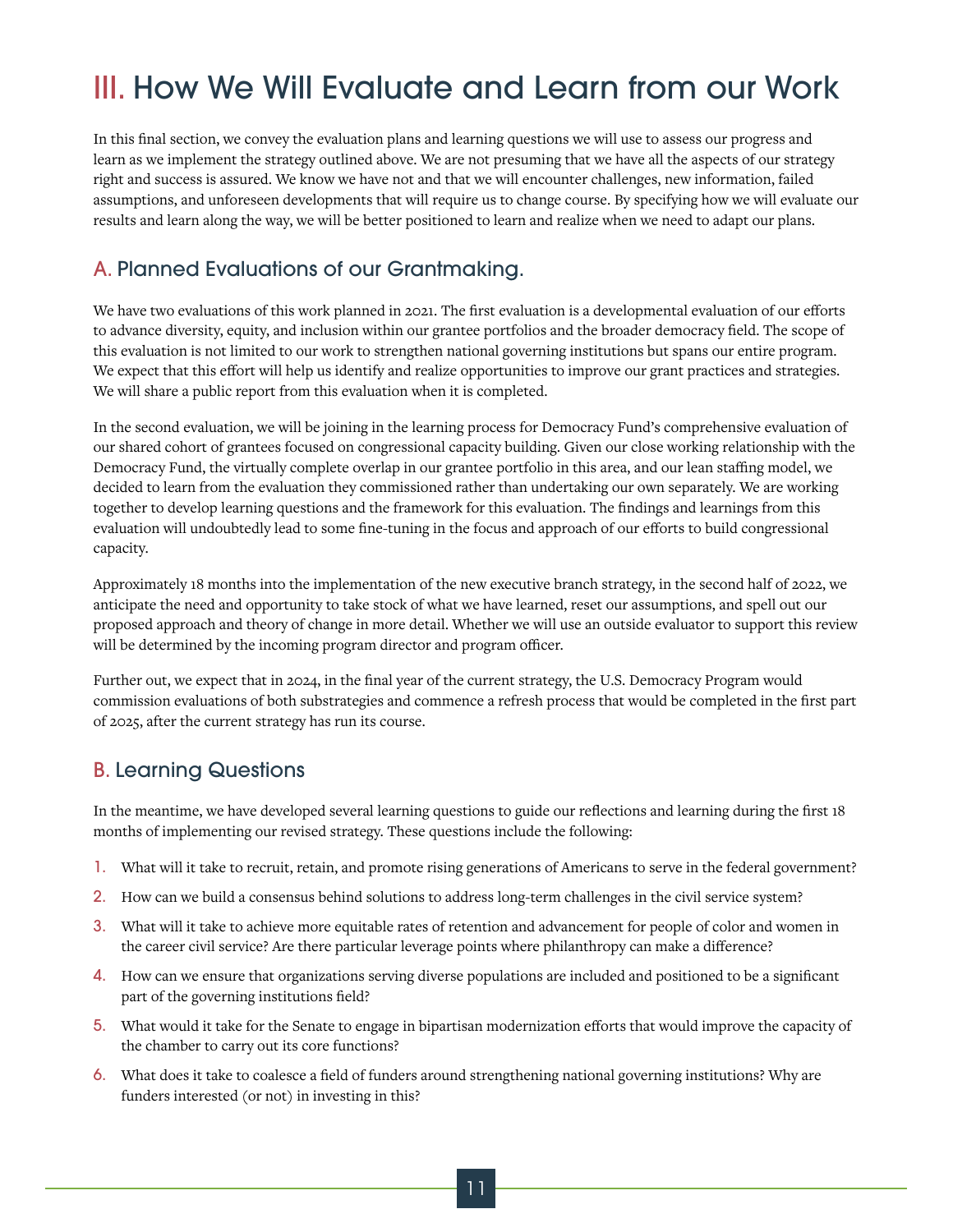### IV. Conclusion

To sum up, our new strategy for strengthening national governing institutions resizes and refreshes the long-standing congressional portfolio and adds new grantmaking focused on improving the executive branch's capacity. Both institutions suffer from long-term decline; both are failing to meet the needs and expectations of the American people. The health and viability of our democracy depend on fixing these problems.

We thus conclude as we began — with the imperative need to bolster the capacity and effectiveness of our national governing institutions. We must not mince words on the importance of this effort. If the governing institutions of the world's oldest democracy cannot rise to the challenge and prove their merit by dealing with the nation's problems, those seeking to undermine constitutional democracy will continue to gain momentum, both here at home and around the world.

The challenge is stark, but we have a powerful historical legacy upon which to draw. The U.S. Constitution was framed and adopted in response to a crisis of governance borne of shortcomings in our fledgling national institutions under the Articles of Confederation. Then and at each subsequent crossroad in our nation's history — the Civil War, the Progressive Era, the Great Depression and World War II, and the tumult of the 1960s and '70s — reformers working inside and around the legislative and executive branches remade and revitalized those institutions so they could meet the challenges of the moment and earn the people's trust. We can do no less. We must do no less.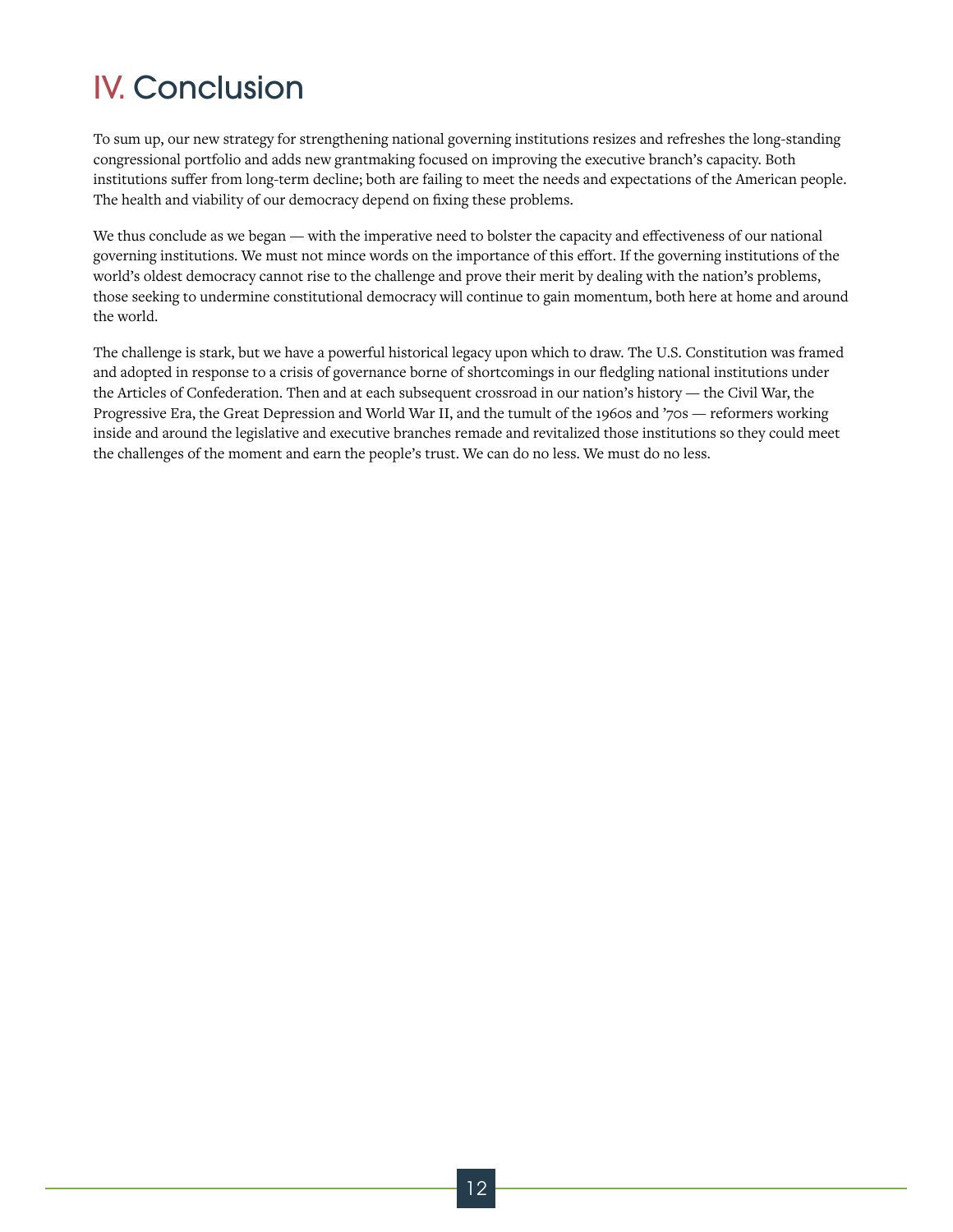### Appendix: Looking Back at Our Efforts to Strengthen Congress, 2014-2020.

The strategy outlined above builds on our work over the past seven years to strengthen Congress as an institution, and what we learned while doing it. This appendix conveys the key learnings (with links to underlying reflections and evaluations) across the four outcomes we were seeking to advance through this work with respect to the culture of Congress, its powers of the purse and oversight, and congressional capacity.

#### A. Culture of Congress.

*Outcome: Congress has a culture of bipartisan deliberation, negotiation, and compromise. A critical mass of members reflects this culture in how they work, and the institution in which they serve has established norms, practices, and rules that support this behavior.* 

Pragmatic, cross-party problem solving on pressing issues is essential for an effective and responsive Congress. Legislating in a bipartisan fashion is more likely to take into account all relevant perspectives, achieve enduring policy settlements, and build support for Congress. Such lawmaking presumes a critical mass of legislators who want to engage in it and can do so, as well as personal relationships based on trust between and among these members and staff. From 2014 through 2020, we provided millions of dollars in grants to promote bipartisan networking, gatherings, briefings, and trips by members and staff, in the belief that stronger interpersonal relationships could help overcome ideological and policy differences, encourage productive problem solving, and help change the culture of Congress.

Evaluations conducted by third parties indicate that these programs are valuable and popular with members and staff of both parties. Our [2020 evaluation](https://hewlett.org/building-bipartisan-relationships-in-congress/) of this work found that over 70% of all member offices, including Republican and Democratic leadership offices, had participated in at least one such program supported by the foundation, as had every House and Senate standing committee. This evaluation, reprising an initial one conducted in 2016, found greater levels of participation and reach within the institution than expected, along with some influence on individual members' behavior. Given the scarcity of member and staff time and competing claims on it, this finding offers evidence of the perceived value of these programs.

A correlation between participation in these programs and specific legislative outcomes has been more elusive to confirm. But two promising new indices developed by grantees at [the Lugar Center](https://www.thelugarcenter.org/ourwork-Bipartisan-Index.html) and the Center for Effective [Lawmaking](https://thelawmakers.org/) indicate that such relationships and working styles are a critical enabling condition for individual legislators seeking to advance their legislative agendas.

At the same time, we recognize this work has been proceeding in the face of strong headwinds given the intensity of conflict between the parties and concentration of power in partisan leadership offices rather than bipartisan committees. Political incentives continue to impede bipartisan collective action within the House and Senate. Additional factors identified by the evaluation as deterrents to bipartisan behavior included legislators spending less time together in Washington, D.C.; membership turnover in Congress; the rise of social media and the 24/7 media cycle; and challenging relationships between presidents and members of Congress. These factors are difficult for philanthropy to influence.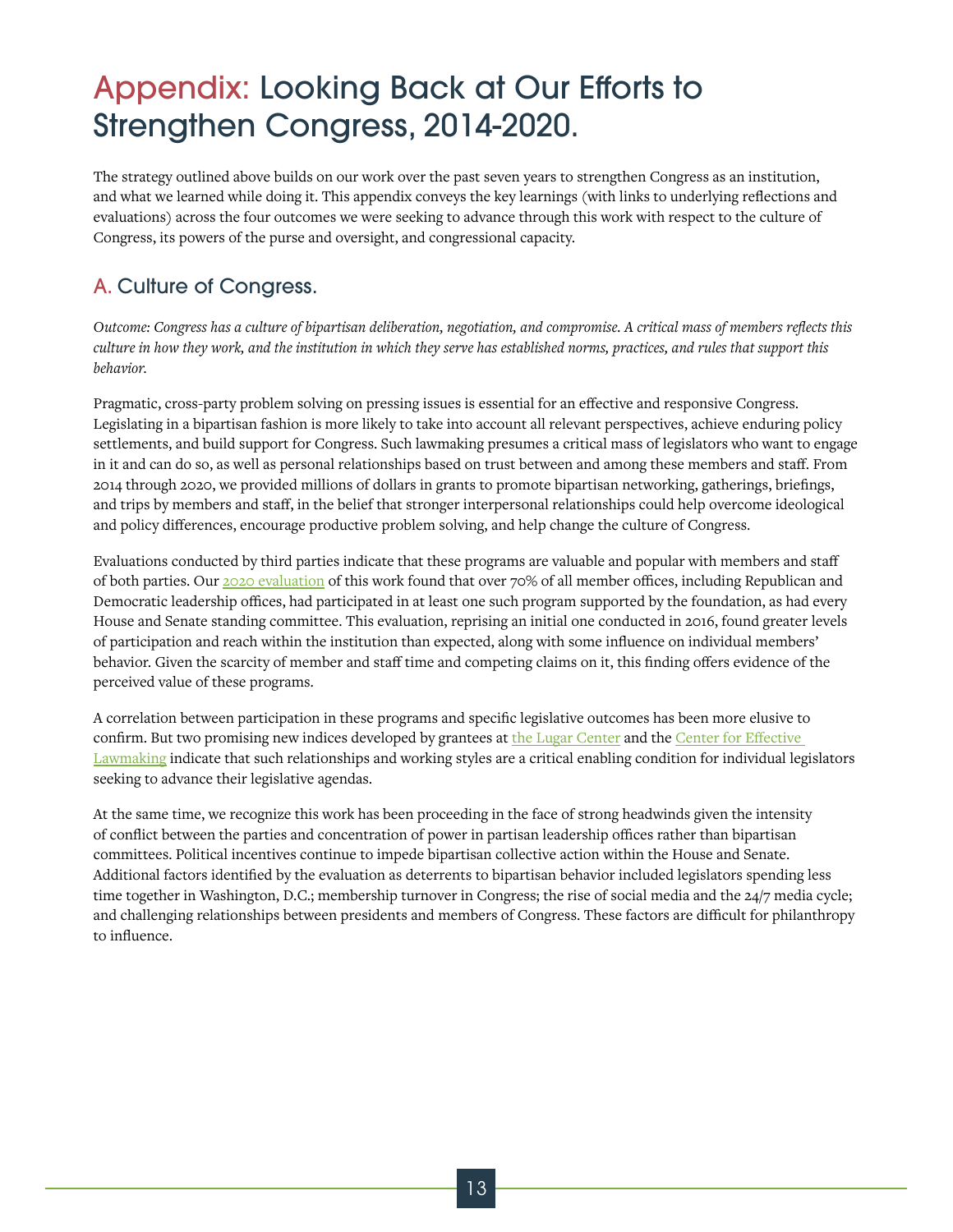#### B. Power of the Purse.

*Outcome: Congress has a functional budget process that results in regular adoption of a federal budget and appropriations legislation and reduces the use of tools such as sequesters, caps, continuing resolutions, and the resort to fiscal brinksmanship.*

The Constitution gives the taxing and spending "power of the purse" to the legislature. These are arguably the most critical powers of Congress, as they enable legislative problem solving as described above and check and balance the executive by withholding appropriations for actions Congress does not support. In recent years, however, the exercise of these fiscal powers has been waylaid by polarization and hyper-partisanship. Getting this recurring core process back on track will enable Congress to get beyond the frequent disruptions, stalemates, and midnight-hour fiscal showdowns over taxing and spending issues. Being able to exercise the powers of the purse once again via predictable, consistent, and timely passage of budgets and appropriations legislation will raise the public's esteem for Congress and free up time for legislators to address other vital issues.

Our grantees working on Congress's powers of the purse span the political spectrum, yet they hold many goals in common. They have gathered regularly in Washington for many years now in an ongoing national budgeting roundtable of federal budget experts, scholars, and practitioners; participated for 18 months in a broad stakeholder table that hammered out a bipartisan consensus on [recommendations](http://www.convergencepolicy.org/wp-content/uploads/2018/04/B3P-Report-Final_4.18.18.pdf.) for changes to the budget and appropriations processes; and shared these recommendations with congressional committees and members. When House Speaker Paul Ryan led the establishment of a Joint Select Committee on Budget and Appropriations Process Reform (J.S.C.) in the 115<sup>th</sup> Congress, the foundational work of these grantees immediately provided a menu of reform options for the Committee.

An [evaluation](https://hewlett.org/what-an-independent-evaluation-tells-us-about-strengthening-congressional-budget-process/) of our work on the power of the purse found that this preparatory intellectual work and advocacy is an essential part of the process of seeding reform. Unfortunately, that process can be slow: In the 115<sup>th</sup> Congress, the J.S.C. failed to report any recommendations, and Speaker Ryan, a catalytic sponsor for the effort, retired. In the 116<sup>th</sup> Congress, Senate Budget Chair Mike Enzi introduced a budget reform bill that picked up on many of the proposals our grantees had fleshed out, though it came too late in his term for it to advance (he has since retired). In the House, the final recommendations from the Select Committee on the Modernization of Congress touched on budget and appropriations proposals (most borrowed from the J.S.C.), but no further action was taken before the 116<sup>th</sup> Congress ended. Several budget policy entrepreneurs in Congress, including Select Committee Chair Derek Kilmer, continue to push for budget and appropriations reforms, supported by grantees seeking to advance these reform efforts outside of Congress. As is common, these ideas are inching forward from Congress to Congress. If or when the political incentives align, we expect some will be adopted.

#### C. Effective Oversight.

*Outcome: Congress conducts effective oversight in a bipartisan fashion using the full suite of tools at its disposal to regularly monitor federal programs and agencies; support the checks and balances of our constitutional system; investigate abuses in the private sector to protect the public interest; and solicit the information it needs to draft and pass legislation.*

Oversight is a critical prerogative and responsibility of Congress, enabling it to check and balance the executive branch and gather the information it needs to legislate more effectively. Like the budget and appropriations processes, oversight can be used to heighten polarization or to govern better despite it. Thus, here too, we have sought to highlight the importance of a core constitutional responsibility of Congress, and to improve the institution's ability to discharge it. In each case, we hoped that practical progress in a concrete task would help members and staff regain a broader commitment to and feel for the constitutional prerogatives of the institution in which they served. To counter the partisan perspectives that tend to shape views of congressional oversight, we have funded grantee organizations working across the political spectrum. Regardless of which party controls Congress and the presidency, they have emphasized the critical role of oversight in our democracy, developed new approaches, and highlighted time-tested ones for how to conduct it.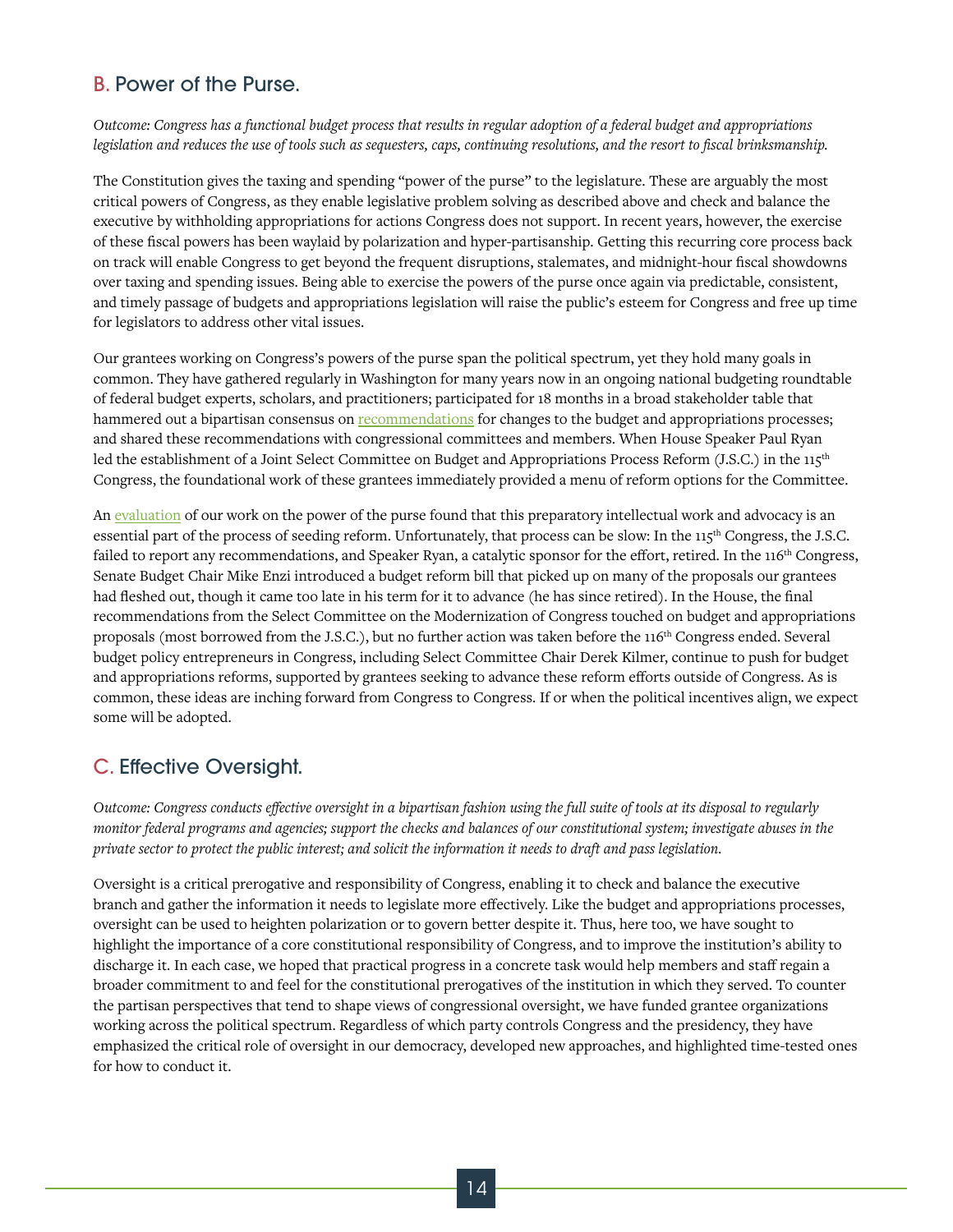Even when there is a willingness to conduct bipartisan oversight, it cannot be done without knowledge of the tools and experience in the processes involved. Because of the prolonged period of polarization, the commitment of legislators and staff to this kind of oversight, as well as the institutional knowledge and experience to conduct it, have atrophied from lack of use. They need to be re-established. Several grantees, led and staffed by experienced practitioners, provide training, information, and technical assistance to members and staff from both parties on how to conduct more effective oversight. While robust bipartisan oversight by congressional committees is still not the norm, the number of staff trained in its principles has grown significantly. For example, over the past seven years, 2,295 congressional staff have participated in oversight training conducted by our grantees.

An [evaluation](https://hewlett.org/wp-content/uploads/2019/01/Oversight-cluster-assessment-memo-to-grantees-2016-09.pdf) we undertook of our oversight work in 2016 found that training and individual capacity building is an indispensable step toward better bipartisan congressional oversight, given shrinking staff sizes and tenure and the growing complexity of the federal government. However, it also found that skills and know-how will make a sustained, observable difference only where other elements are already in place, such as bipartisan relationships, permission from leadership, and electoral incentives. Individual capacity building alone is unlikely to produce changes at sufficient scale or breadth to trigger a broader rebalancing of institutional responsibility with partisan imperatives in the oversight process. As a result, the evaluation recommended finding additional complementary strategies for catalyzing or triggering change at the institutional level. In a potentially helpful step toward this end, legislators, staff, watchdogs, and the public at large are now able to track both the quantity and quality of all committee oversight efforts (including the extent to which it has been conducted in a bipartisan fashion) by using the comprehensive new Congressional Oversight [Hearing Index](https://oversight-index.thelugarcenter.org/) developed by Lugar Center, one of our anchor grantees in this area.

#### D. Congressional Capacity.

*Outcome: Congress provides itself with the quantity and quality of staff and expertise it needs to carry out its constitutional responsibilities and represent the American people effectively.*

One of the main reasons Congress has faltered in recent years is that it has not equipped itself with the staffing and expertise it needs to carry out its responsibilities. It is not too much to say (as one of our grantees has put it) that Congress gave itself a big lobotomy in the 1990s and has beggared itself ever since, reducing the staff resources it has available to support its work — especially policy staff on committees and experts in legislative branch agencies — even as the policy demands on the institution have escalated. While there are many qualified and experienced individual staffers working on the Hill, to function effectively, Congress needs more staff with policy and technical expertise, more staff with the ability to negotiate policy resolutions, and more staff bringing diverse perspectives to bear within the institution. Given these challenges, several of our grantees provide training and professional development opportunities to congressional staff. Others undertake surveys and academic research to ascertain congressional staffing and expertise requirements and advocate for Congress to meet them. Still others seek to bring much-needed socioeconomic and racial diversity to the ranks of congressional staff through innovative recruitment programs.

We have seen the most progress on this outcome. Over the past several years, Congress has been investing more in itself, increasing annual appropriations for its operations by 3-5 percent annually. This increased funding has equipped the institution with more resources to attract and retain talented staff. As noted above, we have also observed considerable forward motion via the House Select Committee on the Modernization of Congress, which reported out consensus bipartisan recommendations for 97 proposals to improve how the House functions. As mentioned, at the end of the 116<sup>th</sup> Congress, the House reauthorized the Select Committee for another two years, and many of its reform recommendations were adopted in the House rules package in January 2021.

In addition, the COVID-19 pandemic pushed Congress to adopt radical steps such as holding remote committee hearings and collecting digital signatures from legislators. The House of Representatives went even further during the pandemic, allowing electronic filing of bills, amendments, co-sponsorships, Congressional Record statements, and other technology-based advances that had been stalled for years. Here, too, our grantees have helped set the pace and illuminate the path forward for reform-minded members inside Congress.